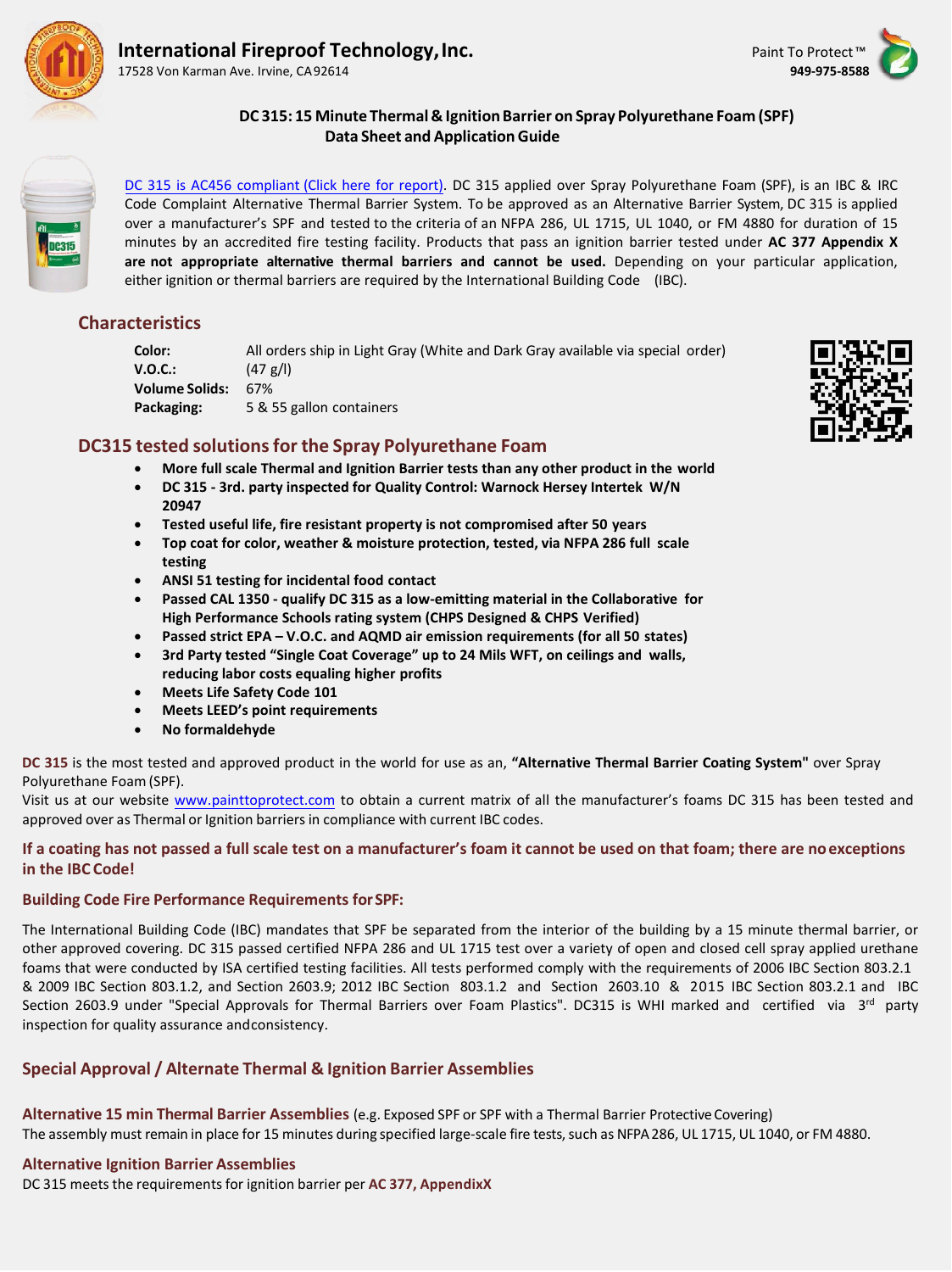In order to validate warranty and confirm the installation complies with IFTI's best practices installer must obtain and read all current installation documents. Installation documents include Application Guide, Ventilation Guide and Job Work Report. These documents can **be downloaded at [www.painttoprotect.com](http://www.painttoprotect.com/) or by calling IFTI at 949.975.8588. "**Job Work Records are an excellent way to track your installations and confirm compliance to your Building Official or Authority Having Jurisdiction. In the event of a concern on a job the installer is able to provide documented proof ofthe installation, for thisreason IFTI recommends using these formsfor all thermal barrier jobs.**"**

**Uses:** DC315 is designed as an interior thermal and ignition barrier coating to protect SPF from the interior conditioned space of a building. Contact IFTI for instruction for using DC315 in other applications. i.e. cold storage, high humidity, buildings without HVAC or left exposed to the environment.

**Prior to Applying DC 315 to Ensure Proper Adhesion:** Adhesion of a coating to SPF requiresthe foam surface to have a slight profile or texture similar to an orange peel (view below). Smooth or glossy foam surfaces should be flash coated with a light 3 - 4 mils Wet Film Thickness (WFT) of DC 315 before applying the full application. Flash coating is a quick burst of DC 315 or a primer via airless sprayer over an area needing treatment. We also recommend flash coating around all pipes and air ducts.



**Orange Peel SurfaceTexture**

Description: The surface shows a fine texture and is compared to the exterior skin of an orange. This surface is considered acceptable for receiving a protective coating.



#### **Coarse Orange Peel SurfaceTexture**

Description: The surface shows a texture where nodules and valleys are approximately the same size and shape. This surface is acceptable for receiving a protective coating because of the roundness of the nodules andvalleys.



#### **Smooth SurfaceTexture** Description: The surface shows spray undulation and is ideal for receiving a protective coating.

#### **Wait minimum of one hour after spraying SPF before applying DC 315:**

**Surface Preparation:** Allsurfacesto be coated must be clean, cured, firm, dry and free of dust, dirt, oil, wax, grease, mildew, and efflorescence. The quality of any application is only as good as the surface preparation that precedes the application. Our coating has excellent bonding characteristics and will adhere to most sound, clean, foam surfaces. Verify that the surface of the foam is free of gouges, holes, andexposed cells. Also verify the surface is stable, and not crumbling or deteriorated. If any such defects are found make sure to repair them prior to proceeding.

**Material Preparation: DC 315 must be thoroughly mixed before application. Failure to do so will seriously compromise the coating's ability to perform**. It is recommended to perform mechanical stirring with a high speed drill and a paddle appropriate for the size container you are working from. Contents should be stirred from the bottom up making sure to scrape the bottom and sides with a paint stick as you go. Contents should be stirred to a creamy consistency with no lumps. Continue mixing for 4-5 minutes per 5 gallon pail. Thinning is usually not needed. If DC 315 has been exposed to high heat, water may evaporate from the plastic 5 gallon container. If the paint level is below 3 inches from the top of the container, add enough water to bring the level back up to within 3 inches from the top in order to ensure proper consistency.

**DC 315 Viscosity:** DC 315 is a 9,000-10,000 viscosity coating at 75°F. When you open a container of DC 315 it may appear thick before it is mixed, ensure propertemperature and remix for 5 minutes to return it to the 9000-10,000viscosity.

**Temperature: PROTECT FROM FREEZING DURING SHIPMENT, STORAGE AND USE**. DC 315 is water based coating which will freeze and become unusable at temperatures below 32° F. **Do Not** store material at temperatures below 50° F. **Do Not** apply DC 315 when ambient air and substrate temperatures fall below 50° F. Store DC 315 at 50° F to 80° F at all times. **Do Not** store DC 315 on concrete floors during winter months. **IFTI recommends an ideal installation temperature range of 62°F to 90°F. Contact IFTI outside ideal temperatureranges. Humidity:** Relative humidity like temperature plays an equally important role in how well DC 315 cures. **Ideal conditions are50-65%relative humidity**. Curing times are significantly affected when humidity levels exceed 70%. Low relative humidity can also be a problem, because DC 315 may dry too quickly and lead to blistering on the surface. It is imperative that humidity is monitored Throughout the application and curing process. 65 % humidity at the beginning of the job will quickly rise as the coating isinstalled. Continue monitoring humidity as the coating cures until equilibrium is achieved. For additional information on usingDC 315 in high or low humidity contact IFTI at 949.975.8588 or email us at [ptp@painttoprotect.com.](mailto:ptp@painttoprotect.com)

**Ventilation:** Please see humidity and temperature guidelines above. We recommend running fans to circulate the air during application, especially in high or low humidity. Air flows must be across the area DC 315 was applied, but not directly on it. If the relative humidity is greater than 65% **at the end** of spraying and cross ventilation is not drastically reducing it, then a mechanical industrial dehumidifier is required. **IMPORTANT-** when spraying in enclosed spaces, particularly those that have just been insulated with an air barrier material like SPF, it is mandatory to use an "exhaust" blower at one end of the enclosed space and run a hose to the exterior of the building for removing stale air. Use a "supply" blower at the opposite end of the enclosed space and a hose from the exterior to maintain a negative pressure compared to the surrounding area, maintaining at least 0.3 air changes per hour following application until coating has fully cured. **Improper installation practices that do not address humidity will void the warranty.** [Contact IFTI at 949.975.8588](mailto:ptp@painttoprotect.com) or email [ptp@painttoprotect.com](mailto:ptp@painttoprotect.com)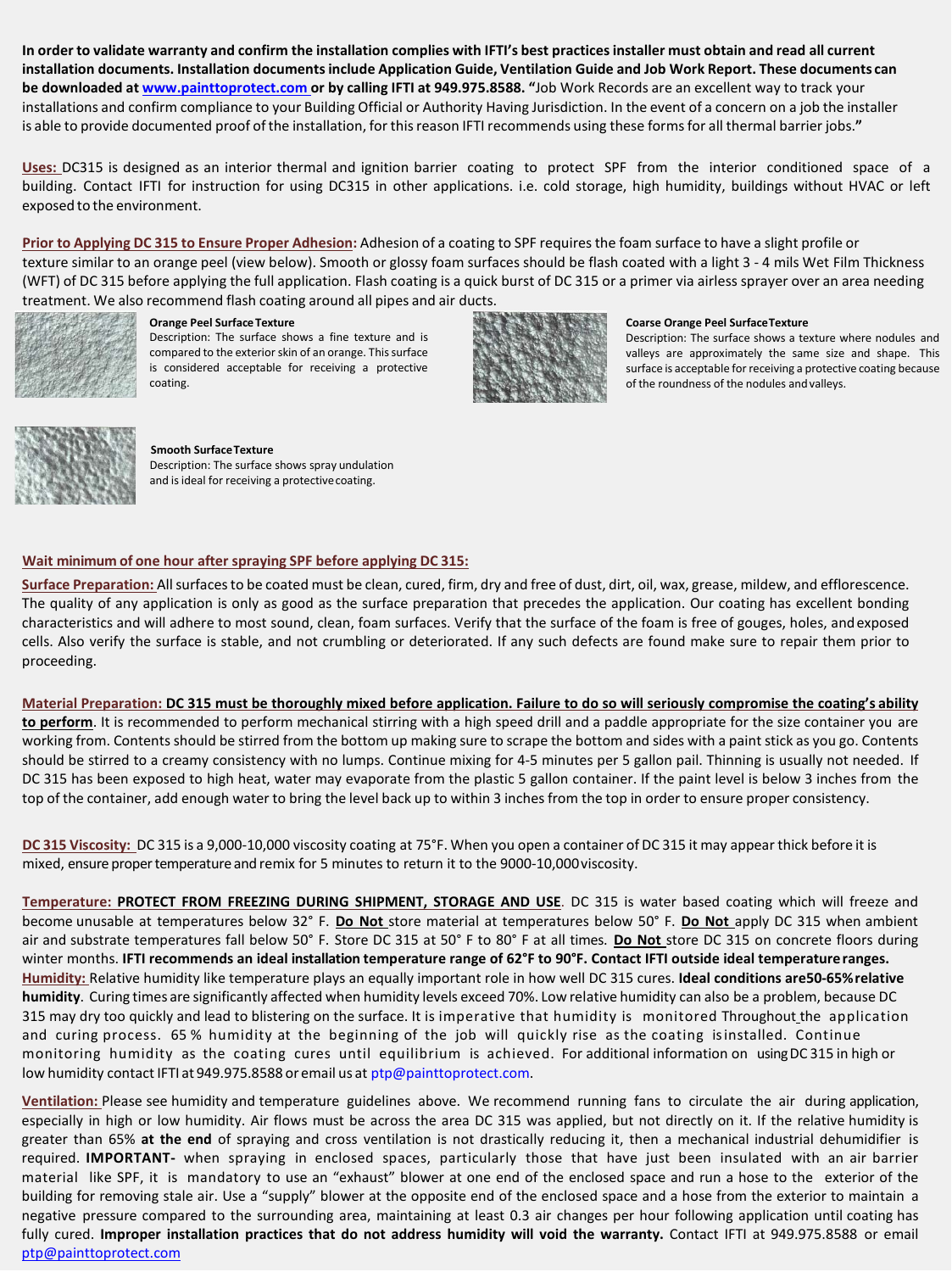**Application Equipment:** DC 315 is best applied with an airless sprayer to achieve a more consistent mil thickness. In challenging areas where an airless sprayer is not practical, DC 315 can be applied by brush or roller (See pg. 4 for a list of recommended sprayers).

**Spraying DC 315 for Maximum Yield:** If this is the first time using DC 315 we suggest testing a pre-measured area to get a feel for spraying and yield. Example, if the job requires 20 wet mils or 80 sq. ft. per gallon, then a 5 gallon pail would cover 400 sq. ft. Measure out one or two 400 sq. ft. sections using pieces of tape, thumbtacks, or canned spray paint. Use just enough to outline the area you intend to apply DC 315. We suggest spraying inside the outlined area and taking wet film thickness measurements, with a wet film gauge across the area,to get a feel for maximumyield.

#### **Coverage: DC 315 MUST BE THOROUGHLY MIXED FOR 5 MINUTES PRIOR TO APPLICATION WITH A MECHANICAL MIXER**

Check appropriate test report or ESR for required wet film thickness(WFT) and gallon persquare coverage.

| <b>WET Film Thickness</b> | Sq. Ft. Per OneGallon      | Sq. Ft. Per FiveGallon       |
|---------------------------|----------------------------|------------------------------|
| 4 WFT                     | 400 Sq. Ft. Per One Gallon | 2000 Sq. Ft. Per Five Gallon |
| <b>18 WFT</b>             | 89 Sq. Ft. Per OneGallon   | 445 Sq. Ft. Per FiveGallon   |
| 20 WFT                    | 80 Sq. Ft. Per OneGallon   | 400 Sq. Ft. Per FiveGallon   |
| <b>21 WFT</b>             | 76 Sq. Ft. Per OneGallon   | 380 Sq. Ft. Per FiveGallon   |
| 22 WFT                    | 73 Sq. Ft. Per OneGallon   | 365 Sq. Ft. Per FiveGallon   |

**Overlapping Technique:** The overlapping technique ensures that an even amount of coating was sprayed onto the surface. The spray gun should be aimed so that the tip points at the edge of the previous stroke, therefore overlapping each stroke by 50%. To maximize efficiency when spraying on broad or open surfaces (e.g. ceilings and bare walls), the outside edges of walls should be sprayed first. The middle can then be sprayed quickly requiring less precise strokes. Given the contour of SPF we suggest spraying side to side followed by an up and down stroke.





#### **Measuring Wet Film Thickness(WFT)**



**How to Use a Wet Film Thickness Gauge:** A WFT gauge is designed to give the spray applicator immediate mil measurement of the film build just been sprayed. There are several types of WFT gauges available. The most common is the notch gauge (see figure 1). Other types of gauges available from specialty vendors include the eccentric disk, rolling notch, and the 6 sided.

**Technique:** When placing the gauge on a freshly painted area, the gauge must be placed at a 90 degree angle to the substrate and pressed firmly to ensure correct depth. The applicator also needs to be aware of variations in the surface that may influence the reading. For example, if the surface is not perfectly flat, one direction may give a more accurate reading than the other. International Fireproof Technology, Inc. (IFTI) suggests placing metal plates throughout the surface of the foam, or at least one per 400 sq. ft. These plates are available at most hardware stores. IFTI recommends writing the job date and applicator name on the back of each plate. Measuring WFT on the front side of the plate will give the most accurate reading. Collect these plates and keep them on file at the job site. They are a great tool to present your code official or FireMarshal.

To use the WFT gauge, place the gauge directly on the wet area just sprayed as described above (see figure 2). The notches will indicate the measured film thickness. For example, if the 18 mil notch is wet and the 20 notch is dry, then the wet measured thickness is 18 mils.



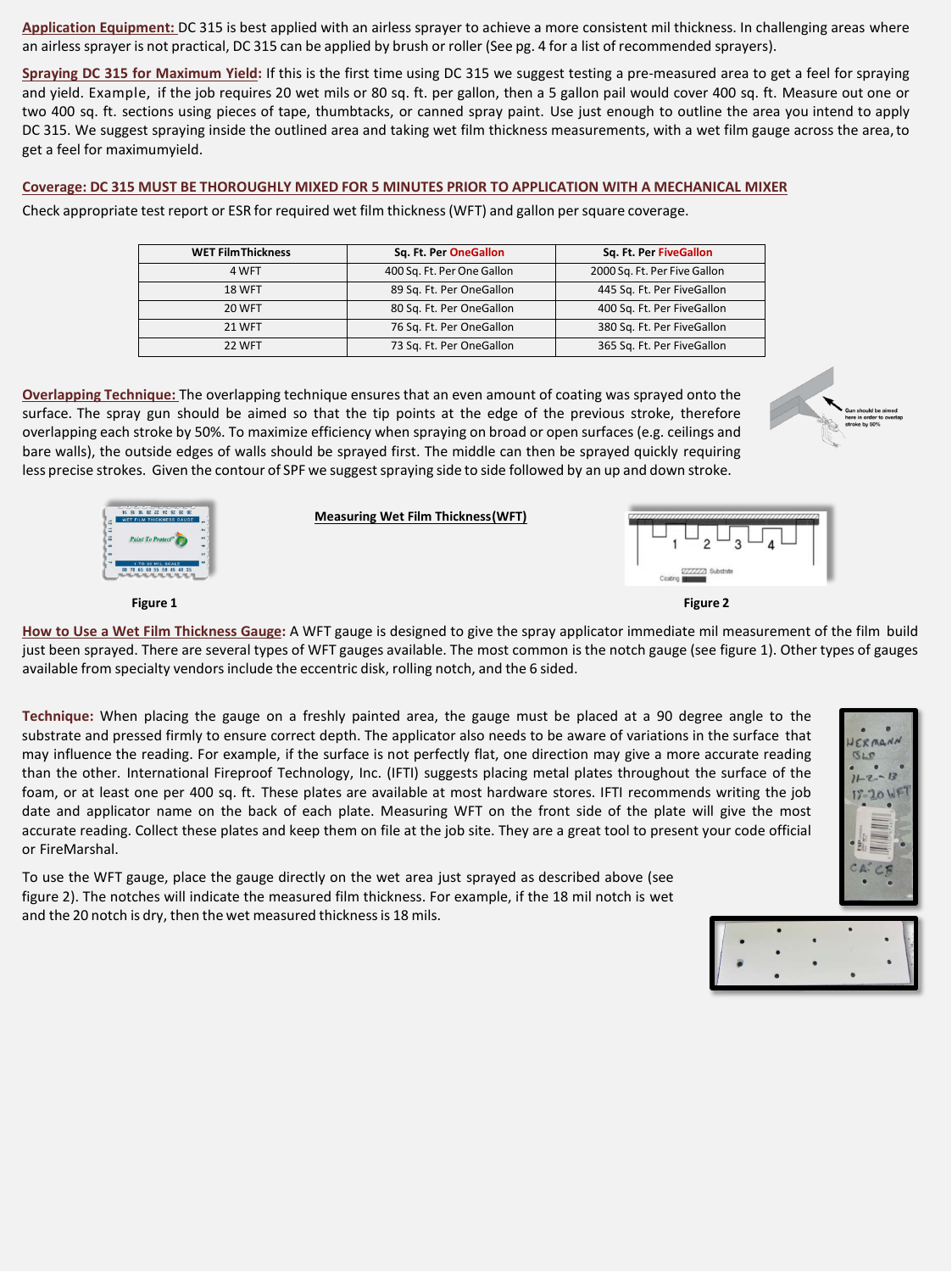# **Health andSafety**

#### **General Safety, Toxicity,Health Data**

Material Safety Data Sheets are available on this coating material. Any individual who may come in contact with these products should read and understand the M.S.D.S. In case of emergency contact CHEMTREC EMERGENCY NUMBER at 800-424-9300.

#### **WARNING: Do not allow productto freeze. Store above 10°C (50°F) at all times.**

**WARNING**: Avoid eye contact with the liquid or spray mist. Applicators should wear protective clothes, gloves and use protective cream on face, hands and other exposedareas.

#### **EYE PROTECTION:**

Safety glasses, goggles, or a face shield are recommended.

#### **SKIN PROTECTION:**

Chemical resistant gloves are recommended, cover as much of the exposed skin area as possible with appropriate clothing.

#### **RESPIRATORY PROTECTION is MANDATORY!**

Respiratory protective equipment, impervious foot wear and protective clothing are required at all timesduring spray application.

**INGESTION:** Do not take internally.

Consider the application and environmental concentrations in deciding if additional protective measures are necessary.

#### **Limited Warranty**

This product will perform as tested if applied and maintained according to our directions, instructions and techniques. If this product is found to be defective upon inspection by its representative, the seller will, at its option, either furnish an equivalent amount of new product or refund the purchase price to the original purchaser of this product. Sellerwill not be liable for any representations made by any retail seller or applicator of the product. THIS WARRANTY EXCLUDES (1) LABOR OR COST OF LABOR FOR THE APPLICATION OR REMOVAL OF THIS PRODUCT OR ANY OTHER PRODUCT, THE REPAIR OR REPLACEMENT OF ANY SUBSTRATE TO WHICH THE PRODUCT IS APPLIED OR THE APPLICATION OF REPLACEMENT PRODUCT, (2) ANY INCIDENTAL OR CONSEQUENTIAL DAMAGES. OTHER LIMITATIONS APPLY. For the complete terms of the limited warranty, go to [www.painttoprotect.com.](http://www.painttoprotect.com/) Some states/provinces do not allow the exclusion or limitation of incidental or consequential damages, so the above limitations may not apply to you. To make a warranty claim, write to Technical Service, International Fireproof Technology, Inc., 17528 Von Karman Avenue, Irvine, CA 92614 or email Customer Service at ptp@painttoprotect.com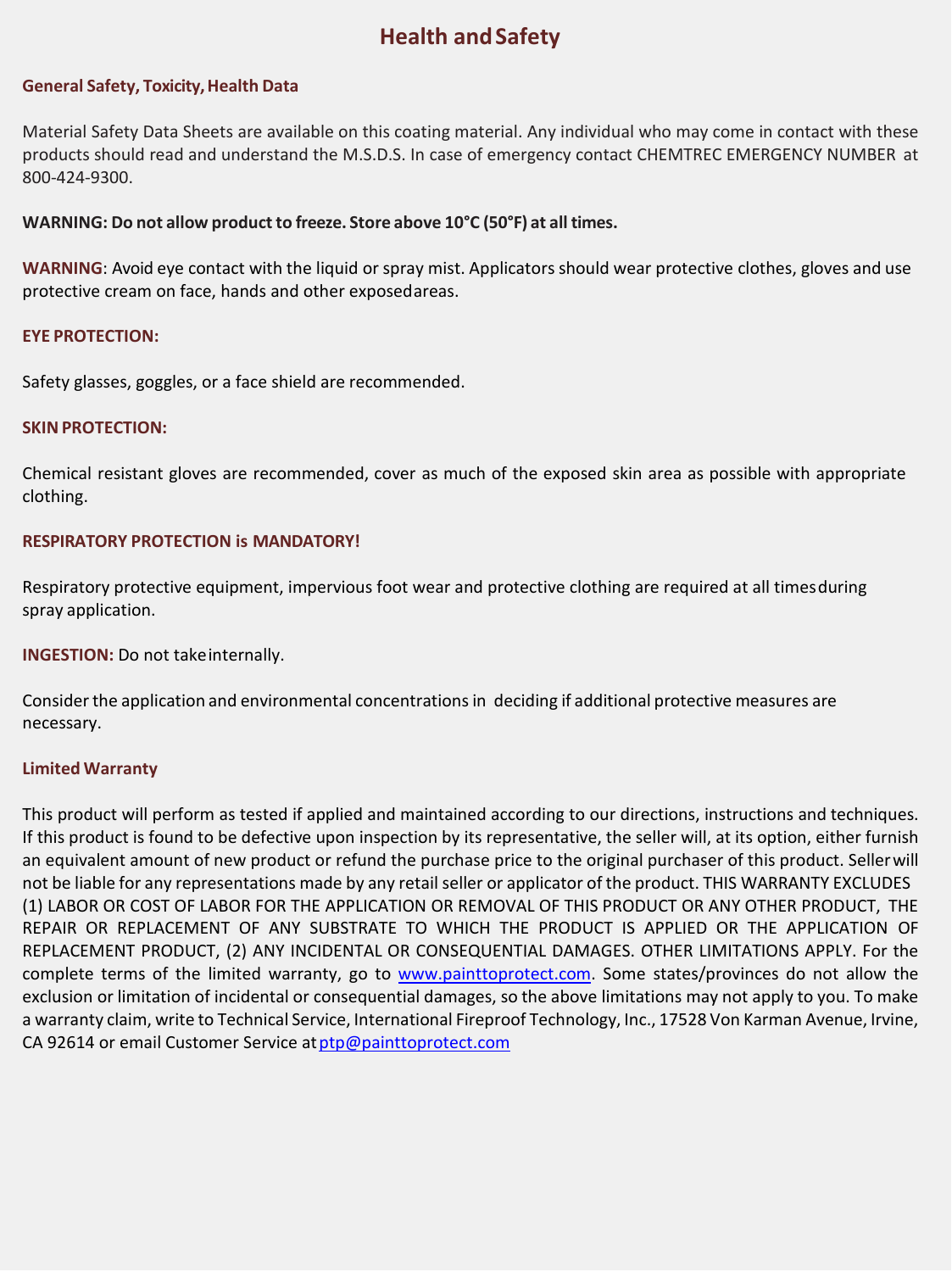# **Recommended Sprayers for DC315:**

#### **For Residential and Warehouse usage:**

#### **Small Size Jobs Less than 7,500 SquareFeet:**

| Pump: | <b>Titan 640 Impact or equivalent</b>                                                  |
|-------|----------------------------------------------------------------------------------------|
| Hose: | $3/8$ " diameter airless spray line for the first 100' from pump and $1/4$ " x 6' whip |
| Tip:  | $517 - 521$                                                                            |
| Mesh: | 30                                                                                     |
| ----- | <i>.</i>                                                                               |

DC 315 may not exceed 24 Mils WFT in one coat.

#### **Medium Size Jobs:**

| Pump:                                          | Titan 840 Impact or (Graco) Ultra Max II 795 Hi-Boy or equivalent                      |
|------------------------------------------------|----------------------------------------------------------------------------------------|
| Hose:                                          | $3/8$ " diameter airless spray line for the first 100' from pump and $1/4$ " x 6' whip |
| Tip:                                           | $517 - 523$                                                                            |
| Mesh:                                          | 30                                                                                     |
| DC 315 may not exceed 24 Mils WFT in one coat. |                                                                                        |

**Large Size Jobs:**

**Airlesssprayer**: With capability of 1.3 gallon per minute or more. Heavy Duty Fluid Section with high viscosity fluid passages.

| Pump: | (Titan) 1140 Impact or (Graco) Mark IV-Mark V- Mark X-220-240 volt offering or equivalent |
|-------|-------------------------------------------------------------------------------------------|
| Hose: | $3/8$ " diameter airless spray line for the first 100' from pump and $1/4$ " x 6' whip    |
| Tip:  | $517 - 525$                                                                               |
| Mesh: | 30                                                                                        |
|       | DC 315 may not exceed 24 Mils WFT in one coat                                             |

DC 315 may not exceed 24 Mils WFT in one coat.

| <b>Gas Airless:</b> | Or equivalent                                                      |
|---------------------|--------------------------------------------------------------------|
| Pump:               | (Graco) 7900HD 2 gallon per minute                                 |
| Hose:               | Max hose length 250 feet (250 feet 3/8 hose, 1/4 whip, HD Blue Gun |
| Tip:                | $517 - 525$                                                        |
| Mesh:               | 30                                                                 |
|                     | DC 315 may not exceed 24 Mils WFT in one coat.                     |

DC 315 may not exceed 24 Mils WFT in one coat.

| Pump:                                         | (Graco) GH 833 4 gallon per minute 4000 psi                                       |  |
|-----------------------------------------------|-----------------------------------------------------------------------------------|--|
| Hose:                                         | Max hose length 300 feet (1/2 inch 250 feet, 3/8 50ft, 1/4 whip hose, HD Blue Gun |  |
| Tip:                                          | $517 - 525$                                                                       |  |
| Mesh:                                         | 30                                                                                |  |
| DC 215 may not exceed 24 Mile WET in one coat |                                                                                   |  |

DC 315 may not exceed 24 Mils WFT in one coat.

| Pump:                                          | (Graco) GH 733 4 gallon per minute 4000 psi                                        |  |
|------------------------------------------------|------------------------------------------------------------------------------------|--|
| Hose:                                          | Max hose length 300 feet (1/2 inch 250 feet, 3/8 50ft, 1/4 whip hose, HD Blue Gun) |  |
| Tip:                                           | $517 - 525$                                                                        |  |
| Mesh:                                          | 30                                                                                 |  |
| DC 315 may not exceed 24 Mils WFT in one coat. |                                                                                    |  |

**Material must be applied at a maximum 24 wet Mils (WFT) in onecoat Tip size recommendation: .017-.025 @ 12 inches from substrate Pressure recommendation:3000psi**

Surfaces should be sprayed with a 50% over lap spraying side to side followed by an up and down stroke.

#### **International Fireproof TechnologyInc.**

17528 Von Karman Ave. , Irvine, CA92614 Phone:949.975.8588 Fax: 949.724.8898 Web: [www.painttoprotect.com](http://www.painttoprotect.com/) Email: **[ptp@painttoprotect.com](mailto:ptp@painttoprotect.com)** Rev:7/24/2015 11:38 PM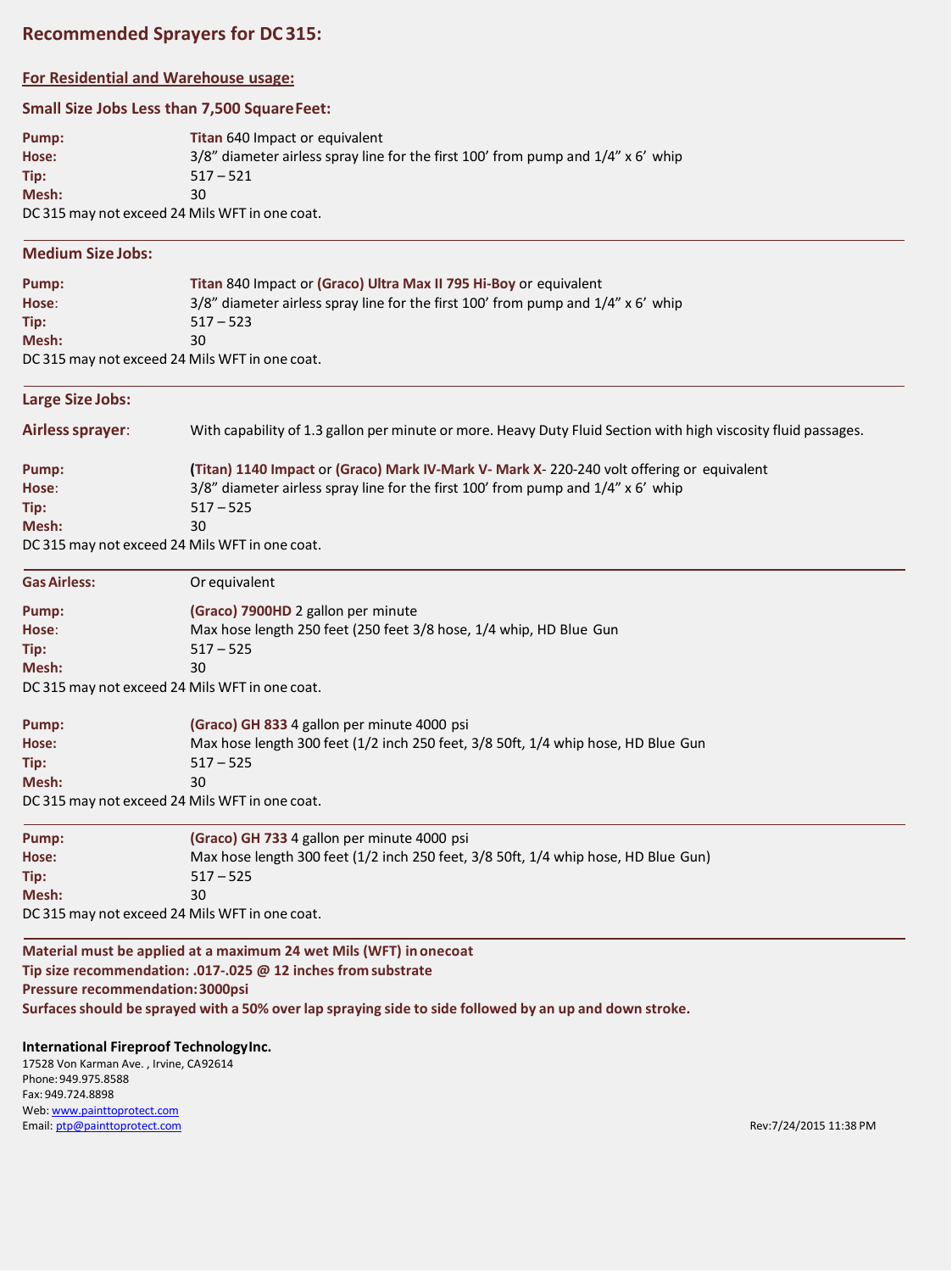

#### **Code Compliance Research Report**

**Subject:**International Firep roof Technology, Inc. (IFTI) DC315 Fire ProtectiveCoating

**Date:**October 20, 20 15

**Materials:**DC315. Single-com ponent, water-based fire protective coating for use over spray-applied polyurethane foam plastic insulation.

#### **Test Standards:**

| Property                 | Standard               |
|--------------------------|------------------------|
| Solids Content by Volume | ASTM D2697             |
| Density                  | ASTM D <sub>1475</sub> |
| Viscosity                | ASTM D2196             |

#### **Building Codes and Code References:**

- 1. 2006, 2009, 2012, 2015 International Building Code (IBC)
- 2. 2006, 2009, 2012, 2015 International Residential Code (IRC)
- 3. AC456 Acceptance Criteria for Fire-Protective Coatings Applied to Spray-Applied Foam Plastic Insulation Installed without a Code-PrescribedThermalBarrier, as approved by ICC-ES Committee, 10/2015.
- 4. AC377 Acceptance Criteria for Spray-Applied Foam Plastic Insulation, 5/2015.

#### **Summary:**

- 1. Based on the test data submitted and the reference documents, DC315 fire protective coating meets the requirements and intent of AC456. When used and tested as a component as part of an assembly with specific spray polyurethane foam (SPF) systems, that assembly does not require the thermal barrier specified in IBC Section 2603.2, IRC Section R326.4 or AC377 Section 3.2.3.2.
- 2. Specific DC315 / SPF assemblies, including minimum DC315 thicknesses and maximum SPF thicknesses, may be found in individual SPF evaluation reports based on AC377.

#### **Labeling Requirements:**

Containers of DC315 must be identified with the manufacturer's name (IFTI), address and telephone number; the name of the insulation product (DC315); date of manufacture; shelf life or expiration date; storage conditions; application instructions; and the name of the third-party inspectionagency.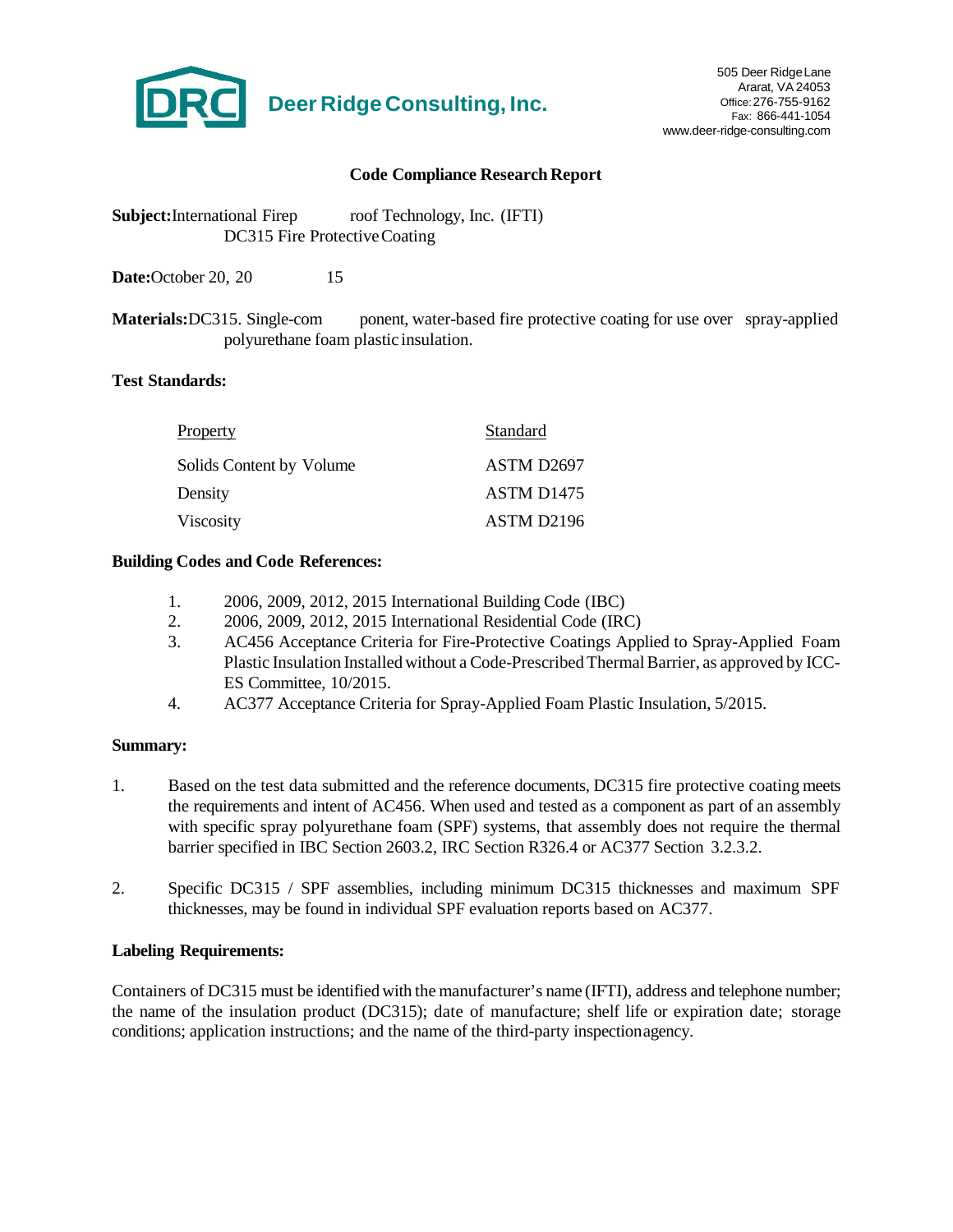#### **Discussion:**

- 1.**Specific Spray Foa** m **Systems:** DC315 is tested with specific spray polyurethane foam(SPF) systems as specific assemblies. DC315 application thickness will vary from one SPF to another. Fire test methods and test report requirements are provided in AC377. Recognition for specific assemblies with limits on DC315 and SPF thicknesses can be found in individual SPF evaluation reports based on AC377.
- 2.**Per Cent Solids by Volume:** For DC315, the per cent solids by volume (vol%) is 67%.
- 3.**Dry Film Thickne ss, Wet Film Thickness and Theoretical Application Rate:** Thicknesses and theoretical application rates for DC315 may be determined from the thicknesses reported in the respective fire test reports and the formulas listed in AC456, Appendix A. Based on a vol% content of 67%, Table 1 relates these relationships.

|                    | in the company of the company of the company of the company of the company of the company of the company of the |                                     |
|--------------------|-----------------------------------------------------------------------------------------------------------------|-------------------------------------|
| <b>WFT</b>         | <b>DFT</b>                                                                                                      | <b>TAR</b>                          |
| Wet Film Thickness | Dry Film Thickness                                                                                              | <b>Theoretical Application Rate</b> |
| (mils)             | (mils)                                                                                                          | (gallons / 100 $\text{ft}^2$ )      |
| 18                 | 12.0                                                                                                            | 1.13                                |
| 19                 | 12.7                                                                                                            | 1.19                                |
| 20                 | 13.4                                                                                                            | 1.25                                |
| 21                 | 14.1                                                                                                            | 1.31                                |
| 22                 | 14.7                                                                                                            | 1.38                                |

Table 1: Film Thicknesses and Theoretical ApplicationRates

- 4.**Adjustments to T heoretical Application Rates (TAR):** Due to job conditions, TARs must be adjusted upward for estimating and application purposes. Factors that affect these adjustments include SPF surface texture, overspray, and miscellaneous losses (such as spills, material left in hoses or on brushes, etc). Refer to SPFA-121 "Spray Polyurethane Foam Estimating Reference Guide" for specific determination methods.
- 5.**Installation Instru ctions:** Specific installation instructions may be found in the DC 315Data Sheet and Application Guide.
	- a. Surface inspection and preparation: Allsurfaces to be coated must be clean, cured, firm, dry and free of dust, dirt, oil, wax, grease, mildew and efflorescence. Inspect and clean surfaces as required. Some SPF assemblies require the use of a primer (see individual SPF evaluation reports for details).
	- b. Equipment and Settings: DC315 may be applied using airless spray equipment, brush or roller. See DC 315Data Sheet and Application Guide for specific equipment recommendations and settings.